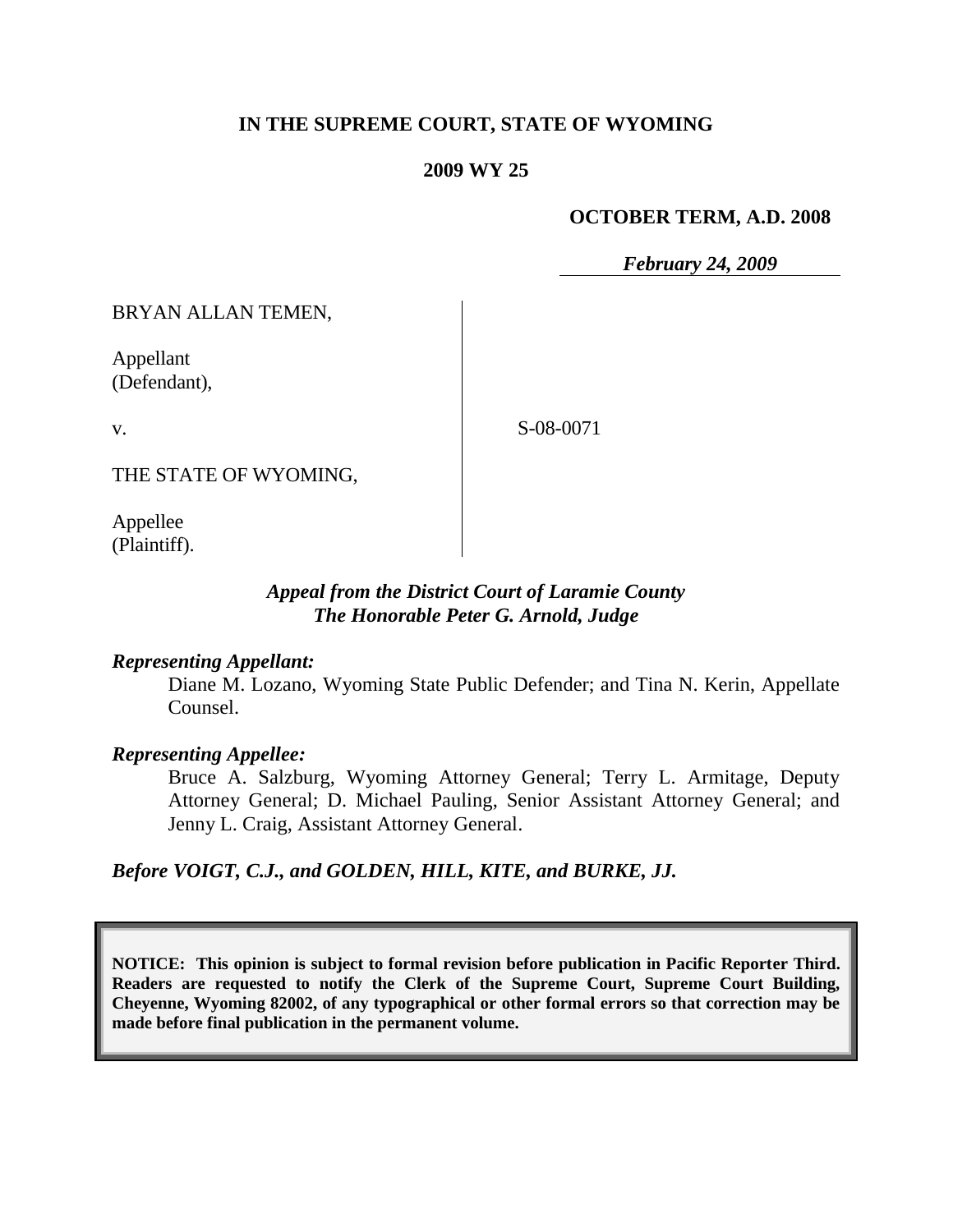## **HILL,** Justice.

[¶1] Appellant, Bryan Temen (Temen), was convicted of robbery and misdemeanor credit card fraud. He appeals those convictions asserting that the district court erred in allowing amendment of the information during trial. Temen was originally charged with felony credit card fraud, but the evidence presented at trial fell short of the \$1,000.00 felony level, and the district court permitted amendment of the information to the misdemeanor level. In addition, Temen asserts that the district court erred in admitting prior bad acts evidence under W.R.E. 404(b). We will affirm.

### **ISSUES**

[¶2] Temen advances these two issues:

I. Did the trial court err in allowing amendment of the information during trial?

II. Did the trial court err in admitting evidence under W.R.E. 404(b)?

The State conformed its statement of the issues to those posed by Temen.

# **FACTS AND PROCEEDINGS**

[¶3] The issues raised in this appeal do not turn on the sufficiency of the evidence, so we will relate only an abbreviated version of the facts and only make reference to the proceedings as they relate to the amendment of the information and the admission of W.R.E. 404(b) evidence during the State's case in chief.

[¶4] On November 1, 2006, Deputy Foy with the Laramie County Sheriff's Department responded to a call regarding a robbery and unauthorized use of a credit card. The victim of the crimes, Anthony Flores, told Officer Foy that in the early morning hours of November 1, 2006, outside of a nightclub called The Den, he had been attacked by three men while he was sitting in his vehicle. He was hit in the head and face, his keys were pulled out of the ignition of his vehicle, and his wallet was ripped from a chain that was attached to his pants. Mr. Flores stated that his Warren Federal Credit Union debit card<sup>1</sup>

<sup>&</sup>lt;sup>1</sup> Wyo. Stat. Ann. § 6-3-801(a)(i) defines "credit card:" "...[It] means an identification card or device issued by a business organization authorizing the person to whom issued to purchase or obtain property or services on credit"

Although "credit card," "debit card," "charge card," etc., are often used interchangeably in day-to-day conversation, there are distinct differences in how various types of such "cards" work, especially in this age of instantaneous electronic bank and credit transactions. See [http://en.wikipedia.org/wiki/Debit\\_card.](http://en.wikipedia.org/wiki/Debit_card) Although the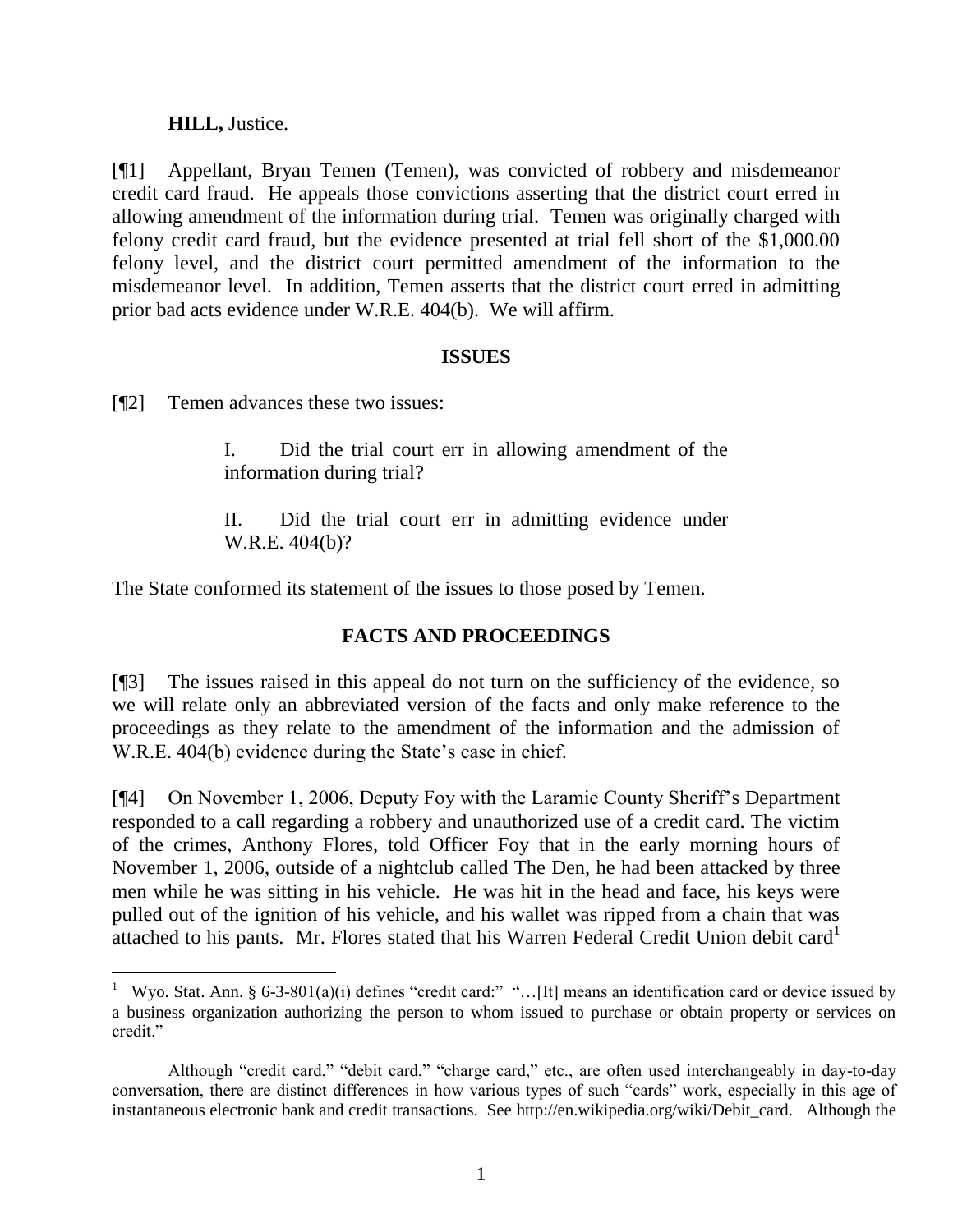was inside his wallet and, since the time of the robbery, there had been several unauthorized transactions made using that card.

[¶5] Deputy Camery of the Laramie County Sheriff's Department conducted a further investigation into the incident. He met with the Site and Support Manager at Warren Federal Credit Union and was able to determine that \$939.80 of unauthorized charges had been incurred on the victim's debit card and that there was an additional \$672.32 of attempted purchases. Deputy Camery also observed video surveillance footage from the local WalMart Super Center, King Soopers, and Sapp Brothers Truck Stop, which showed two individuals using the victim's card. These individuals were identified as Schon Shafer and Temen. Further, a King Soopers Valued Customer Card issued to Temen was used in conjunction with the stolen card at King Soopers.

[¶6] Deputy Camery interviewed Schon Shafer, and Shafer stated that Temen told him he had assaulted a man at The Den, ripped the keys out of his vehicle's ignition, stole his wallet, and then used his credit card to make purchases. Deputy Camery then interviewed an individual named Joshua Jennings. Jennings related that Temen also had told him that he assaulted a man and stole his credit card, and that he and Shafer then made various purchases using the credit card.

[¶7] On March 6, 2007, the circuit court issued an arrest warrant for Temen after he had been charged by information with one count of robbery, in violation of Wyo. Stat. Ann. § 6-2-401(a)(i) (LexisNexis 2007), and one count of credit card fraud, whereby he had obtained property worth in excess of \$1,000.00, in violation of Wyo. Stat. Ann. § 6-  $3-802(a)(i)$  and  $(b)(iii)$ . Temen's arraignment was held on March 26, 2007, and he entered pleas of "not guilty" to both charges.

[¶8] In preparation for trial, the State filed a notice of intent to introduce evidence pursuant to W.R.E. 404(b). That notice informed Temen that the State intended to introduce evidence regarding his previous conviction for forgery to prove his intent and the absence of mistake or accident with respect to the current charges of credit card fraud. Temen then filed a motion in limine regarding potential evidence that might be produced pursuant to W.R.E. 609, if his client testified. On September 10, 2007, the district court held a motions hearing, during which it heard extensive argument regarding the

card at issue in this case was a "debit card," that phrase was used interchangeably with "credit card" throughout this case (thus, of necessity we too have used them interchangeably). The debit card at issue in this case had an "overdraft courtesy pay" feature which permitted Flores to withdraw up to \$750.00 beyond the actual balance in his account.

No issue was raised in this regard below, and none is raised in this appeal. However, we make brief mention of this matter because the Wyoming Legislature may want to update these statutes to reflect the many nuances now found within the credit/debit card industry. See, e.g., Idaho Code Ann. §§ 18-3122 through 18-3128 (financial transaction card) (Michie 2004 and Pocket Supp. 2008).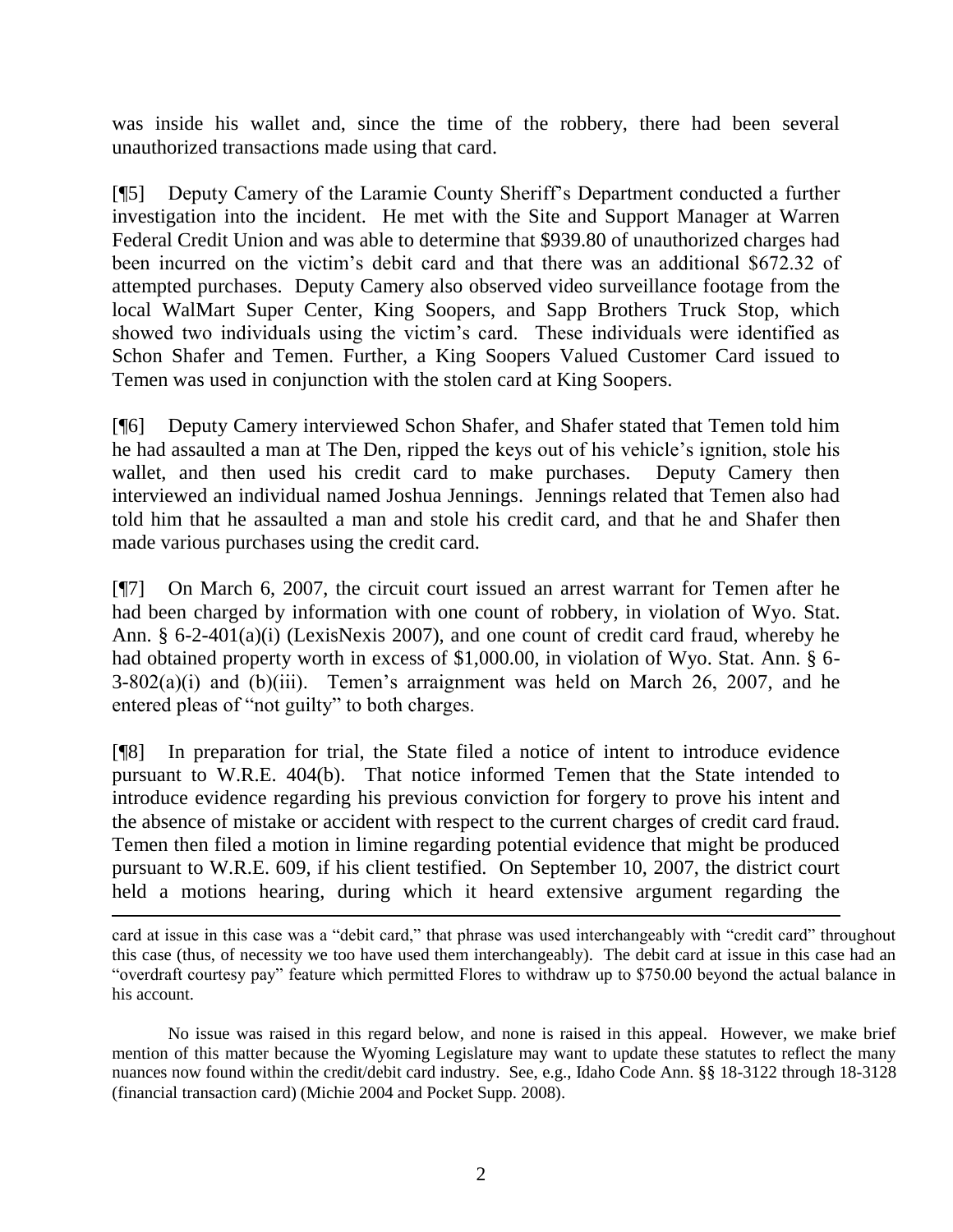introduction of Temen's previous conviction, as well as the use of prior convictions to impeach him if he testified on his own behalf. The district court indicated that it likely would be admissible and that Temen should be prepared to further address that issue when it arose during the course of trial. However, the trial court also determined that it could not make a final ruling on the issue until other evidence was presented at trial.

[¶9] Trial commenced on September 18, 2007. On the second day of trial, the State filed a Motion to Amend Charges. The district court granted the motion, and Count II, formerly charging felony credit card fraud, was reduced to a misdemeanor. At the close of the State's case, the district court took judicial notice of the fact that Temen had been previously convicted of forgery, and so informed the jury. The parties had agreed to this method of introducing the W.R.E. 404(b) evidence.

[¶10] After Temen presented his case, which consisted solely of his own personal testimony, the jury returned guilty verdicts on both counts of the Amended Information. On January 11, 2008, the district court entered its Judgment and Sentence. Temen was sentenced to a term of incarceration of not less than eight nor more than ten years for the robbery and not less than four nor more than six months for the credit card fraud, with the sentences to run concurrently. He was also ordered to pay restitution and applicable fees. A timely notice of appeal was filed on January 24, 2008.

## **DISCUSSION**

# **Amendment of the Information Mid-Trial**

[¶11] Temen's contentions in this regard rely on W.R.Cr.P. 3(e) which provides:

(e) *Amendment of information or citation*. -- Without leave of the court, the attorney for the state may amend an information or citation until five days before a preliminary examination in a case required to be tried in district court or until five days before trial for a case not required to be tried in district court. The court may permit an information or citation to be amended:

(1) With the defendant's consent, at any time before sentencing.

(2) Whether or not the defendant consents:

(A) At any time before trial if substantial rights of the defendant are not prejudiced.

(B) At any time before verdict or finding if no additional or different offense is charged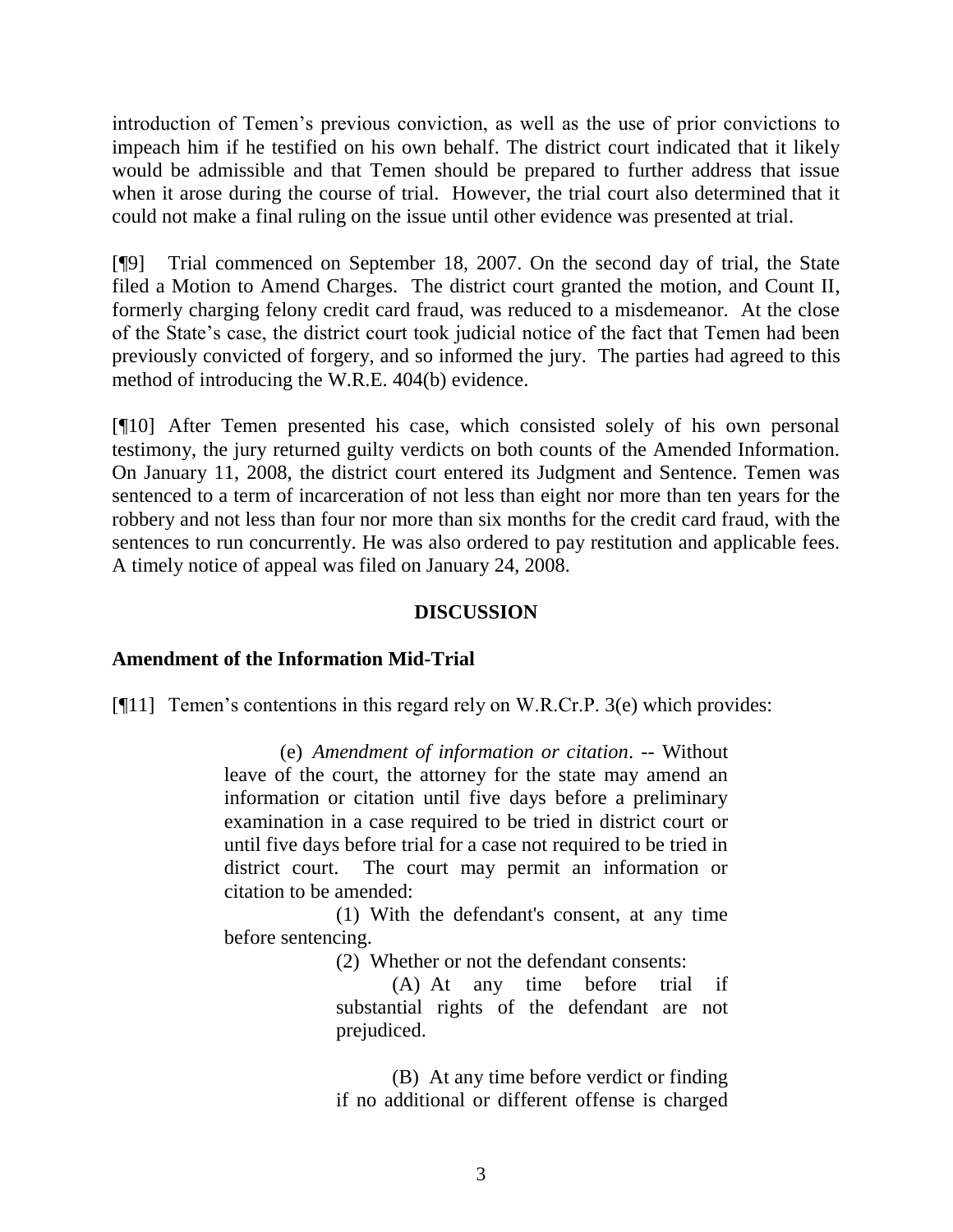and if substantial rights of the defendant are not prejudiced.

We note at the outset that by its very terms the cited rule vests the district court with wide discretion in granting or denying a motion to amend an information.

[¶12] At the end of first day of trial, September 18, 2007, it became apparent that once the State finished introducing its evidence with respect to the felony credit card fraud charge, that there was a problem of proof in that the amount proved was \$986.00, just shy of the felony level for that charge (\$1,000.00). The district court called that matter to the State's attention and the State conceded, "I think we've got a problem. We'll work on that." Neither the clerk's record nor the trial transcript reflects that Temen's counsel objected to the amendment reducing the charge to a misdemeanor. The " $2<sup>nd</sup>$  Amended Information" was not filed of record until September 24, 2007. However, during the trial proceedings on September 19, 2007, the district court informed the jury:

> The charge originally referred against Mr. Temen to the allegation he violated the felony provisions of credit card use. The felony provisions of credit card misuse have a ceiling of more than \$1,000. It became apparent from the testimony of Miss Thoe-Heuer that the amount involved was less than one thousand dollars.

> Today I granted the motion of the State giving them permission to amend the information. An information is a technical term. That's the charge to allege a violation of a misdemeanor of credit card misuse because the evidence suggests it was less than a thousand dollars.

> I'm not giving you this information to instruct you that the defendant has actually committed a crime, but just to advise you that the charge has been amended by the State to allege a violation of a misdemeanor rather than a felony, and I'm going to admonish you again to remind you again to remember the admonitions with regard to refraining from discussing the issues between each other.

[¶13] Defense counsel did not object to that instruction. We agree with the State that the proceedings strongly support a conclusion that defense counsel accepted the district court's decision to allow the amendment to the information under W.R.Cr.P. 3(e)(2)(B). We also conclude, under the circumstances presented by this case, that "no additional or different offense" was charged, and that the "substantial rights" of the defendant were not prejudiced. See 1 Charles Alan Wright and Andrew D. Leipold, *Federal Practice and Procedure*, Criminal 4th § 129 (2008). In his argument, Temen makes no cogent argument, nor does he cite any pertinent authority, that would cause us to conclude that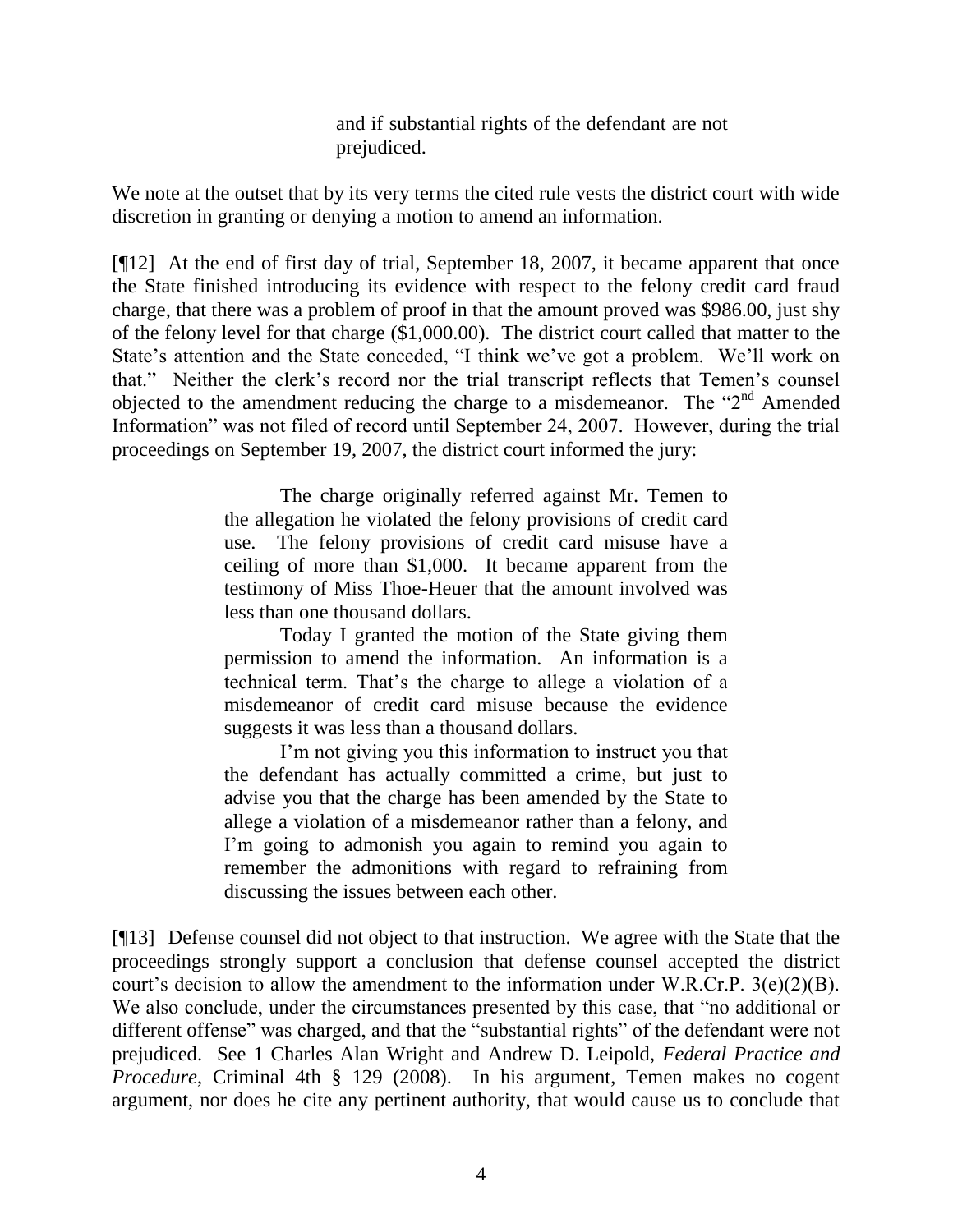the amendment constituted the charging of a "different" offense or that he was in any way prejudiced by the amendment, whether that issue is addressed under our usual standards for addressing error, or under the plain error rule. Accordingly, we do not find any abuse of discretion by the district court in permitting the State to amend the information as it did. See *Wilkening v. State*, 2005 WY 127, ¶ 25, 120 P.3d 680, 688 (Wyo. 2005); *Burton v. State*, 2002 WY 71, ¶ 44, 46 P.3d 309, 320-21 (Wyo. 2002).

### **W.R.E. 404(b) Evidence**

[¶14] W.R.E. 404 provides:

(a) *Character evidence generally*. -- Evidence of a person's character or a trait of his character is not admissible for the purpose of proving that he acted in conformity therewith on a particular occasion, except:

> (1) Character of Accused. -- Evidence of a pertinent trait of his character offered by an accused, or by the prosecution to rebut the same;

> (2) Character of Victim. -- Evidence of a pertinent trait of character of the victim of the crime offered by an accused, or by the prosecution to rebut the same, or evidence of a character trait of peacefulness of the victim offered by the prosecution in a homicide case to rebut evidence that the victim was the first aggressor;

> (3) Character of Witness. -- Evidence of the character of a witness, as provided in Rules 607, 608, and 609.

**(b)** *Other crimes, wrongs, or acts***. -- Evidence of other crimes, wrongs, or acts is not admissible to prove the character of a person in order to show that he acted in conformity therewith. It may, however, be admissible for other purposes, such as proof of motive, opportunity, intent, preparation, plan, knowledge, identity, or absence of mistake or accident.** [Emphasis added.]

[¶15] Temen previously had been convicted of forgery. The State gave Temen notice of its intent to use that conviction under this rule to show his use of the credit card was intentional and not the result of a mistake or accident. In its notice, the State relied in part on our decisions in *Sanville v. State*, 593 P.2d 1340, 1345 (Wyo. 1979) and *Trevino v. State*, 2006 WY 113, ¶¶ 17-18, 142 P. 3d 214, 219-20 (Wyo. 2006). The prior crime at issue here was committed less than a year before the instant crime. It was apparent early on in the proceedings that Temen intended to testify on his own behalf and to deny any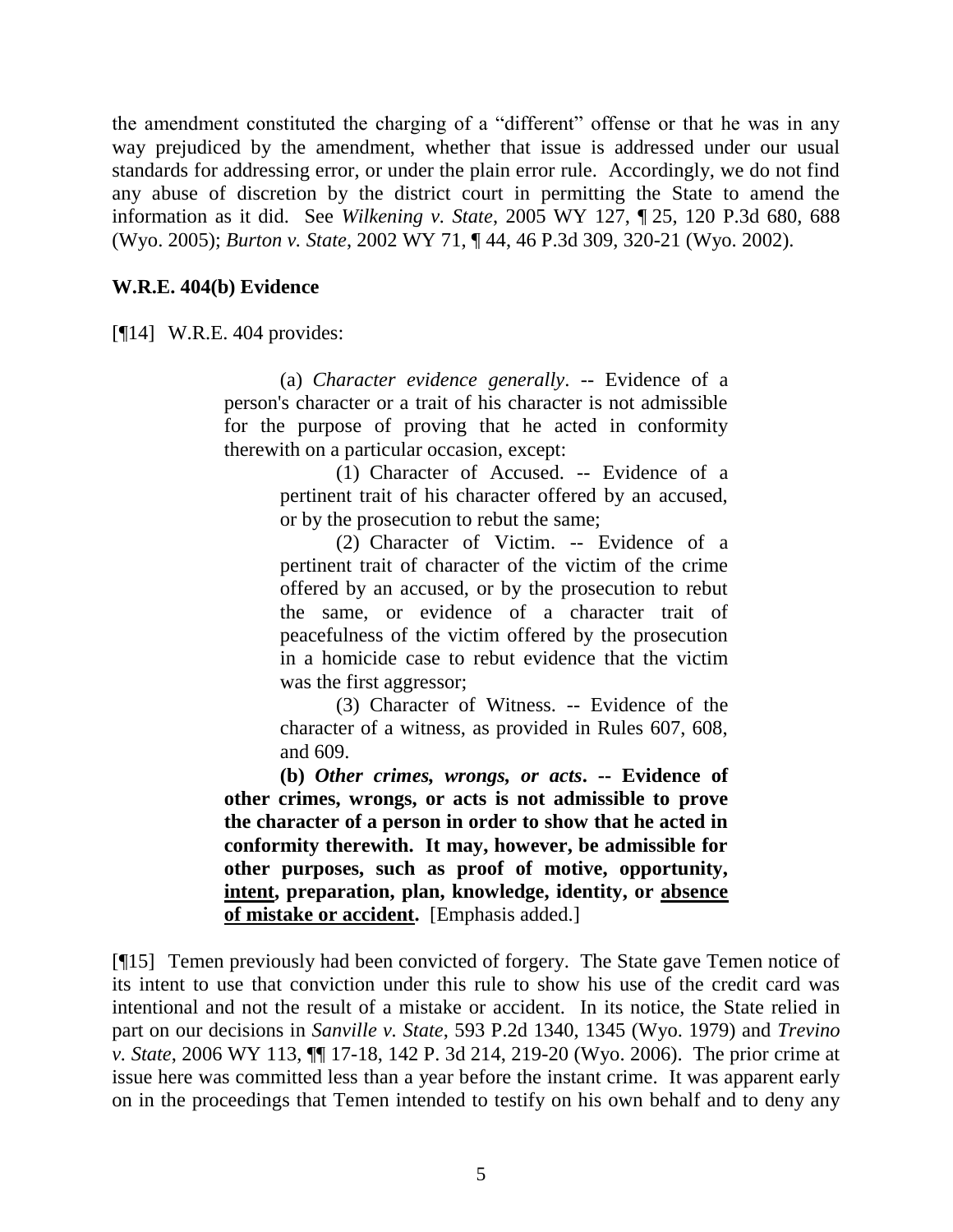knowledge that the credit card was stolen or that he was otherwise involved in any of the crimes for which he was charged (and he ultimately testified to that effect).

[¶16] The standard of review we apply when analyzing the admission of W.R.E. 404(b) evidence is rigorous:

> We review a district court's rulings on the admissibility of evidence, including uncharged misconduct evidence, for an abuse of discretion, and we will not reverse absent a clear abuse of such discretion. *Bromley v. State*, 2007 WY 20, ¶ 8, 150 P.3d 1202, 1206 (Wyo.2007). "A trial court abuses its discretion when it could not have reasonably concluded as it did." *Id*. at ¶ 8, at 1206-1207. The admissibility of uncharged misconduct evidence is governed by W.R.E. 404(b):

Evidence of other crimes, wrongs, or acts is not admissible to prove the character of a person in order to show that he acted in conformity therewith. It may, however, be admissible for other purposes, such as proof of motive, opportunity, intent, preparation, plan, knowledge, identity, or absence of mistake or accident.

The district court is to determine the admission of proffered evidence under this rule by applying the following test:

[B]ecause uncharged misconduct evidence carries an inherent danger for prejudice, we have also adopted a mandatory procedure for testing its admissibility: (1) the evidence must be offered for a proper purpose; (2) the evidence must be relevant; (3) the probative value of the evidence must not be substantially outweighed by its potential for unfair prejudice; and (4) upon request, the trial court must instruct the jury that the similar acts evidence is to be considered only for the proper purpose for which it was admitted.

*Gleason v. State*, 2002 WY 161, ¶ 18, 57 P.3d 332, 340 (Wyo.2002). "Admissibility under W.R.E. 404(b) is not limited to the purposes set forth in the rule, and we have adopted a liberal approach toward admitting uncharged misconduct evidence." *Id*.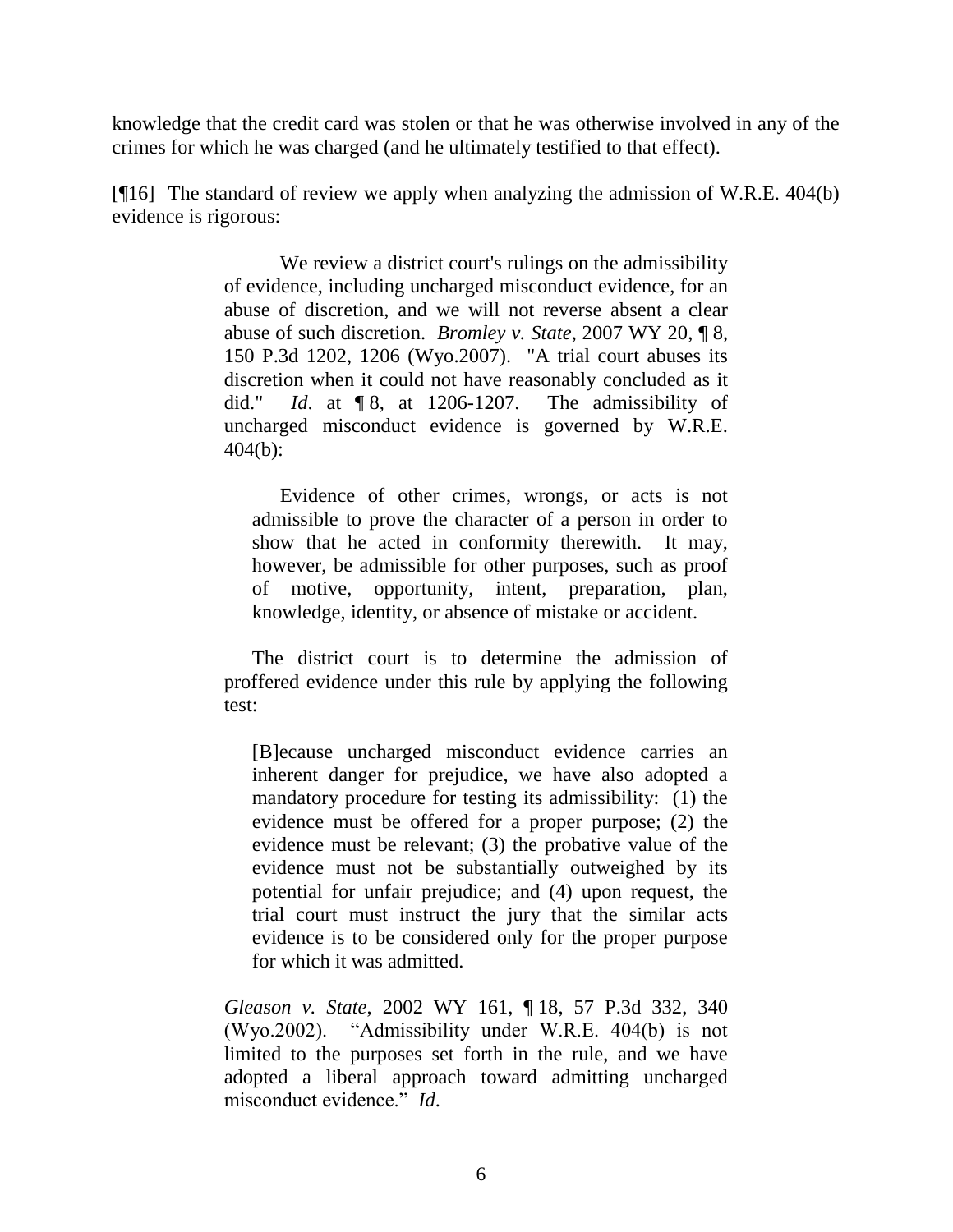*Harris v. State*, 2008 WY 23, ¶¶ 5-6, 177 P.3d 1166, 1168 (Wyo. 2008).

[¶17] In *Gleason v. State*, 2002 WY 161,¶¶ 26-28, 57 P.3d 332, 342-43 (Wyo. 2002) we provided this further guidance for trial courts to employ in deciding these very difficult questions:

> Despite the resolution of this issue, we feel compelled to address in more detail the difficulties encountered in the appellate review of the admission of uncharged misconduct evidence under W.R.E. 404(b). The primary step in propounding uncharged misconduct evidence is identification of a proper purpose for its admission. In that regard, we have previously held that the State need not pinpoint but one purpose for admission of such evidence. *Sturgis*, 932 P.2d at 203. Nevertheless, it is incumbent upon the proponent to identify such purpose or purposes with specificity because, without such specificity, the balance of the *Vigil* test cannot be applied. For evidence to be relevant, we must know the fact question to which it is relevant. For evidence to be probative, we must know what it is meant to prove.

> For proper appellate review of the admissibility of evidence under W.R.E. 404(b), the record must reflect that the trial court required the State not only to identify the proper purpose for which uncharged misconduct evidence is being offered, but also to explain how or why it is probative, and why it is more probative than prejudicial. In that regard, we have twice set out in a footnote the process that should be followed by the trial court in making that analysis. To make sure there is no doubt in the future that this is a required process, we will repeat it now, in the body of this opinion:

In determining the probative value of prior bad acts evidence, the trial court should consider the following factors:

1. How clear is it that the defendant committed the prior bad act?

2. Does the defendant dispute the issue on which the state is offering the prior bad acts evidence?

3. Is other evidence available?

4. Is the evidence unnecessarily cumulative?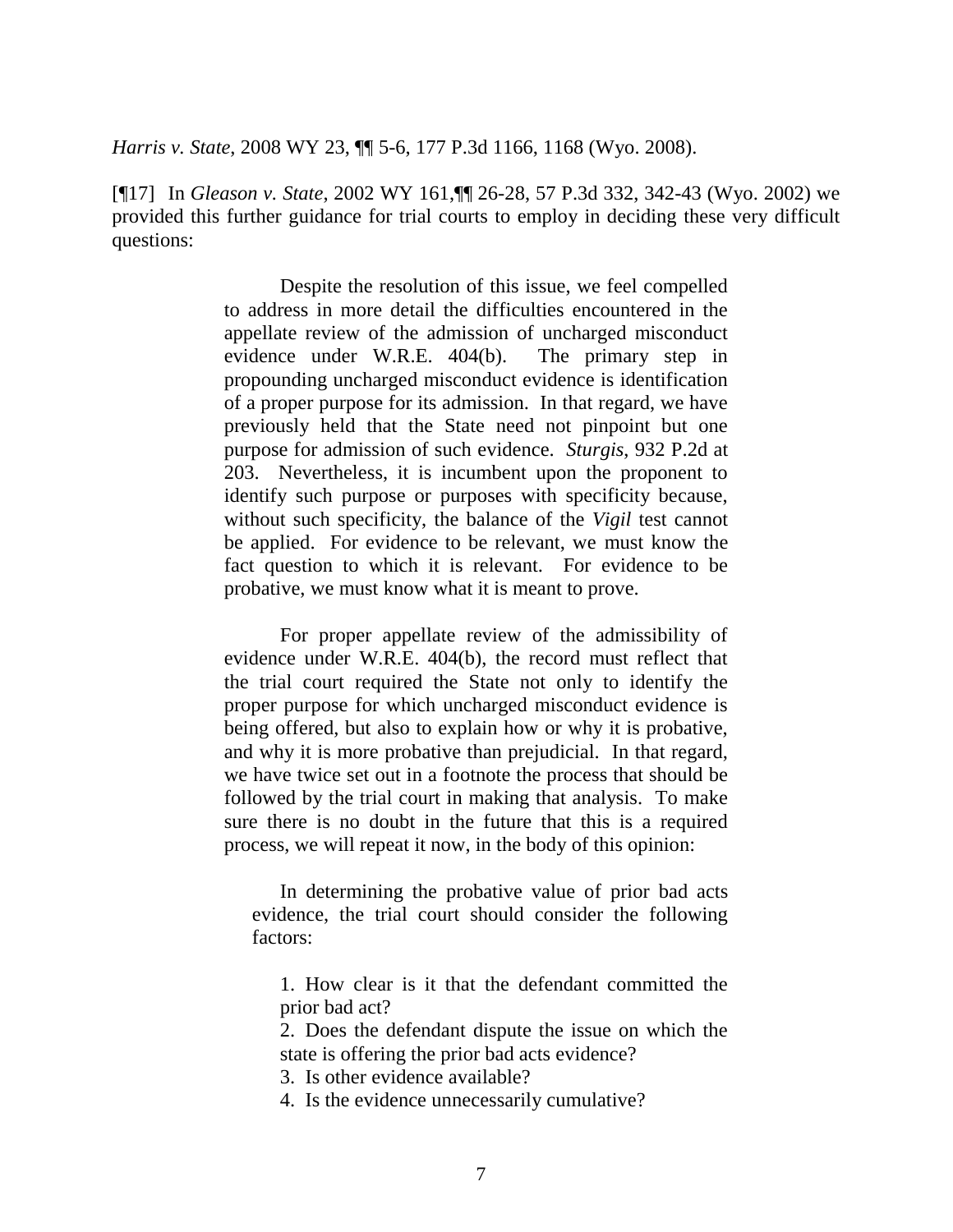5. How much time has elapsed between the charged crime and the prior bad act?

Evidence is unfairly prejudicial if it tempts the jury to decide the case on an improper basis. In balancing against its probative value the unfair prejudice created by the evidence, the trial court should consider the extent to which the evidence distracts the jury from the central question whether the defendant committed the charged crime. The trial court should weigh these additional factors against the probative value of the evidence:

1. The reprehensible nature of the prior bad act. The more reprehensible the act, the more likely the jury will be tempted to punish the defendant for the prior act.

2. The sympathetic character of the alleged victim of the prior bad act. Again, the jury will be tempted to punish the defendant for the prior act if the victim was especially vulnerable.

3. The similarity between the charged crime and the prior bad act. The more similar the acts, the greater is the likelihood that the jury will draw the improper inference that if the defendant did it once, he probably did it again.

4. The comparative enormity of the charged crime and the prior bad act. When the prior act is a more serious offense than the charged crime, the introduction of that act will tend to place the defendant in a different and unfavorable light.

5. The comparable relevance of the prior bad act to the proper and forbidden inferences. Evidence of the prior bad act may be much more probative of bad character than it is of any legitimate inference permitted by Rule 404(b).

6. Whether the prior act resulted in a conviction. The jury may be tempted to punish the defendant if they believe he escaped punishment for the prior bad act.

*Rigler*, 941 P.2d at 737 n. 1 (*citing Dean*, 865 P.2d at 609-10 n. 2).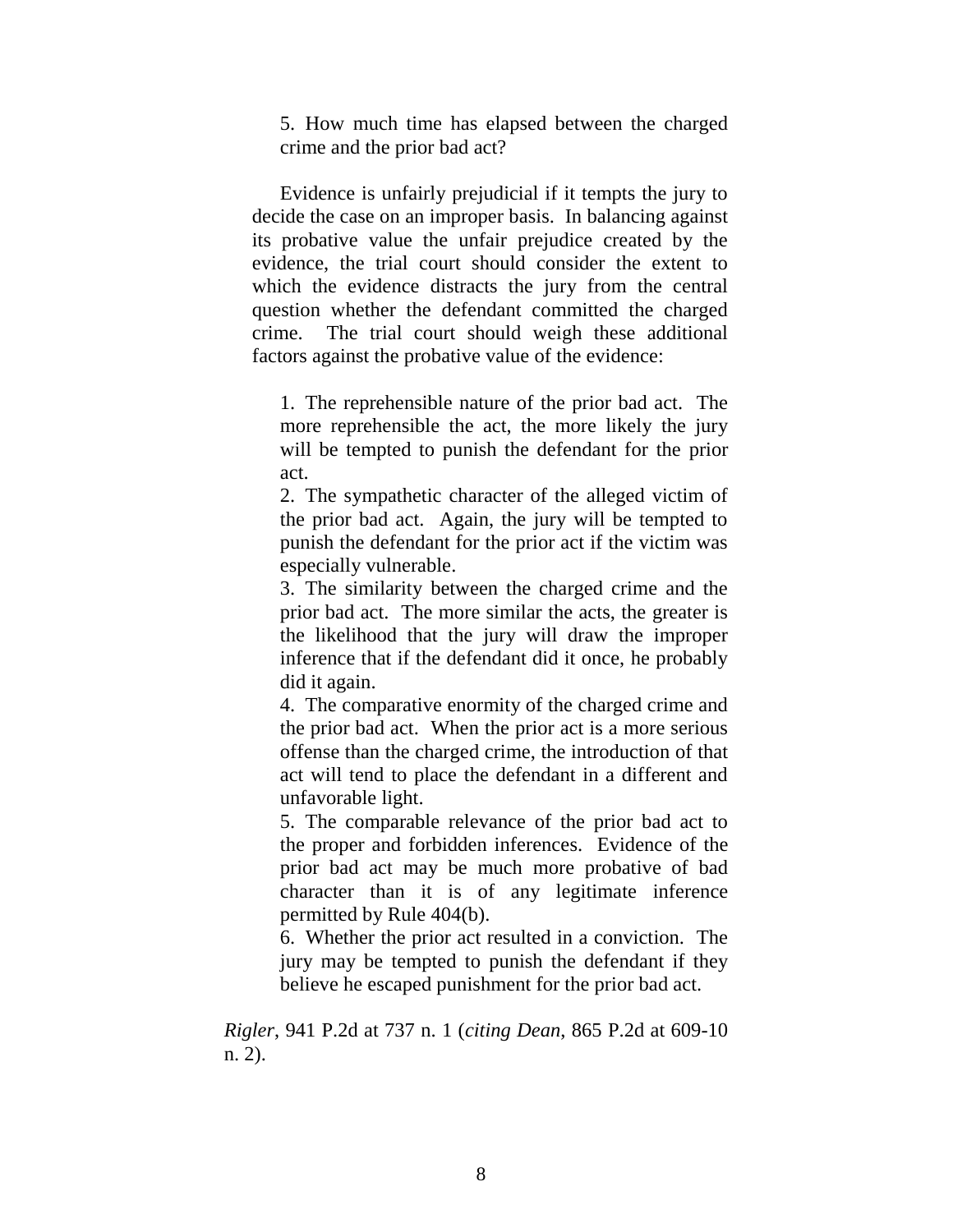In *Rigler*, 941 P.2d at 737-38, we held that, so long as the record revealed that the trial court had subjected proposed uncharged misconduct evidence to the appropriate test of its probative value and prejudicial effect, the trial court need not make express findings on the record on each of these factors. Since that opinion was published, however, we have repeatedly been called upon to assess a trial court's exercise of discretion on such rulings, and we now remind the trial courts that, while express findings on **each** factor are not necessary, abuse of discretion, or the lack thereof, cannot be determined by reviewing a record that contains no information as to how that discretion was exercised. [Emphasis in original.]

[¶18] When the question of the admissibility of the W.R.E. 404(b) evidence was first brought to the district court's attention at a pretrial motions hearing, the district court heard some argument from defense counsel but declined, because of time pressures, to rule on Temen's objections to that evidence, except to indicate that it would probably be admissible.

[¶19] When the subject came up again, in light of Temen's desire to testify in his own defense, W.R.E. 609 was mixed into the discussion of the W.R.E. 404(b) evidence. Temen's principal concern was that the 404(b) evidence would be cumulative to any impeachment evidence the State sought to elicit.

[¶20] W.R.E. 609 provides:

(a) *General rule*. -- For the purpose of attacking the credibility of a witness,

> (1) evidence that a witness other than an accused has been convicted of a crime shall be admitted, subject to Rule 403, if the crime was punishable by death or imprisonment in excess of one year under the law under which the witness was convicted, and evidence that an accused has been convicted of such a crime shall be admitted if the court determines that the probative value of admitting this evidence outweighs its prejudicial effect to the accused; and

> (2) evidence that any witness has been convicted of a crime shall be admitted if it involved dishonesty or false statement, regardless of the punishment.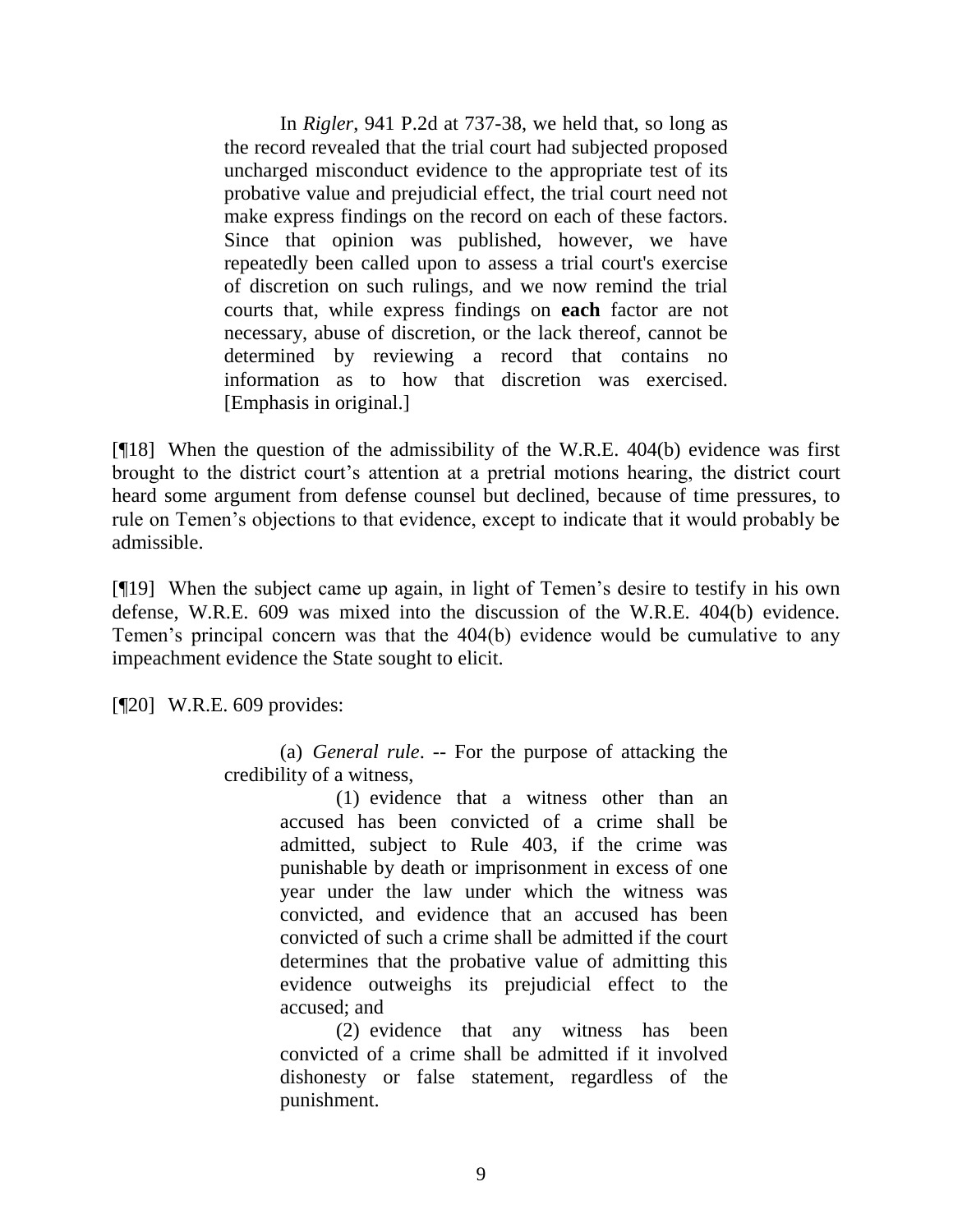(b) *Time limit*. -- Evidence of a conviction under this rule is not admissible if a period of more than ten years has elapsed since the date of the conviction or of the release of the witness from the confinement imposed for that conviction, whichever is the later date, unless the court determines, in the interests of justice, that the probative value of the conviction supported by specific facts and circumstances substantially outweighs its prejudicial effect. However, evidence of a conviction more than ten years old as calculated herein, is not admissible unless the proponent gives to the adverse party sufficient advance written notice of intent to use such evidence to provide the adverse party with a fair opportunity to contest the use of such evidence.

(c) *Effect of pardon, annulment, or certificate of rehabilitation*. -- Evidence of a conviction is not admissible under this rule if (1) the conviction has been the subject of a pardon, annulment, certificate of rehabilitation, or other equivalent procedure based on a finding of the rehabilitation of the person convicted, and that person has not been convicted of a subsequent crime which was punishable by death or imprisonment in excess of one year, or (2) the conviction has been the subject of a pardon, annulment, or other equivalent procedure based on a finding of innocence.

(d) *Juvenile adjudications*. -- Evidence of juvenile adjudications is generally not admissible under this rule. The court may, however, in a criminal case allow evidence of a juvenile adjudication of a witness other than the accused if conviction of the offense would be admissible to attack the credibility of an adult and the court is satisfied that admission in evidence is necessary for a fair determination of the issue of guilt or innocence.

(e) *Pendency of appeal*. -- The pendency of an appeal therefrom does not render evidence of a conviction inadmissible. Evidence of the pendency of an appeal is admissible.

[¶21] Defense counsel accepted the circumstance that if his client testified, then his prior convictions could be used to impeach him, and they in fact were, albeit with great restraint on the part of the State. The State merely asked Temen if he had been convicted of any felonies, and he replied that he had been so convicted three or four times. Although the discussion of the *Gleason* factors was very brief in this case, that may have been appropriate here in that defense counsel essentially limited his concerns to: (1) that the use of the prior conviction as W.R.E. 404(b) evidence was cumulative ("there's other